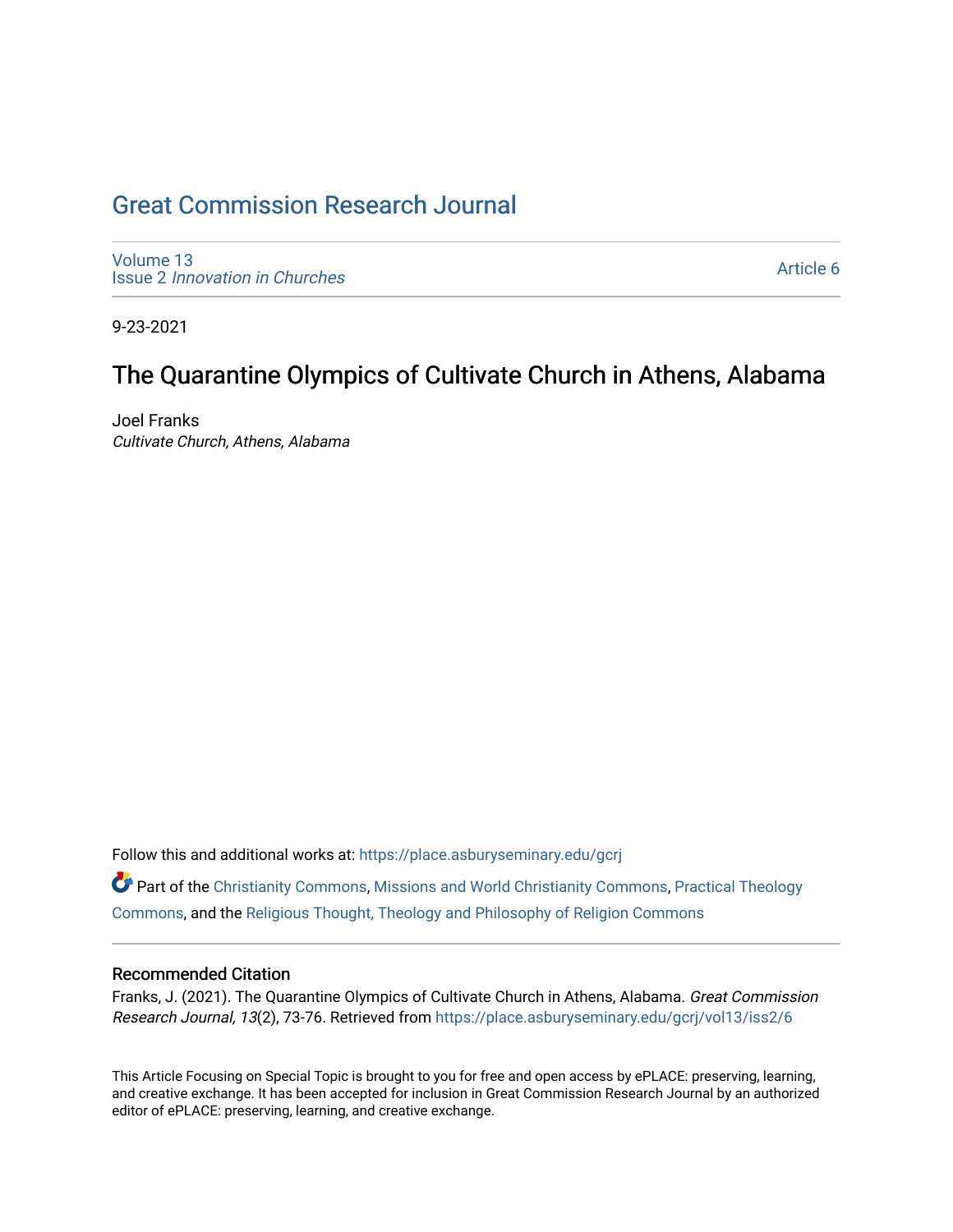# **The Quarantine Olympics of Cultivate Church in Athens, Alabama**

### *Joel Franks*

It was the best of times, then it was the worst of times. Dickens might have been writing that about 2020 for Cultivate Church in Athens, AL, outside of Huntsville. In January 2020, we celebrated our first anniversary as a church, achieved record highs for Sunday attendance (77), for mid-week Bible study attendance (45), and for the number of discipleship groups (7 groups). We were riding a wave of steady, solid growth. People were being saved and 7 had been baptized. A community of believers who cared for one another was being cemented together in the love of Christ. It was this feeling of community and family that was most attractive to people who came to visit almost every week.

Athens is a rapidly growing city with a population of 28,000 that is part of the Huntsville metropolitan area. Almost every person that joined our church community was from some other city or state. Not a single person in our church was native to Athens. As a result, the young church quickly came together as a group because these people did not have many relationships in town. Like the church's leadership team of 5 people, they had recently moved to Athens to take advantage of the booming development.

When our government imposed a stay-at-home order in April of 2020, my greatest fear was that we would lose that sense of togetherness. While it is quite possible to worship God through technology, there is no natural sense of community associated with using technology. Watching a screen is not the same as being physically in the same room as other believers.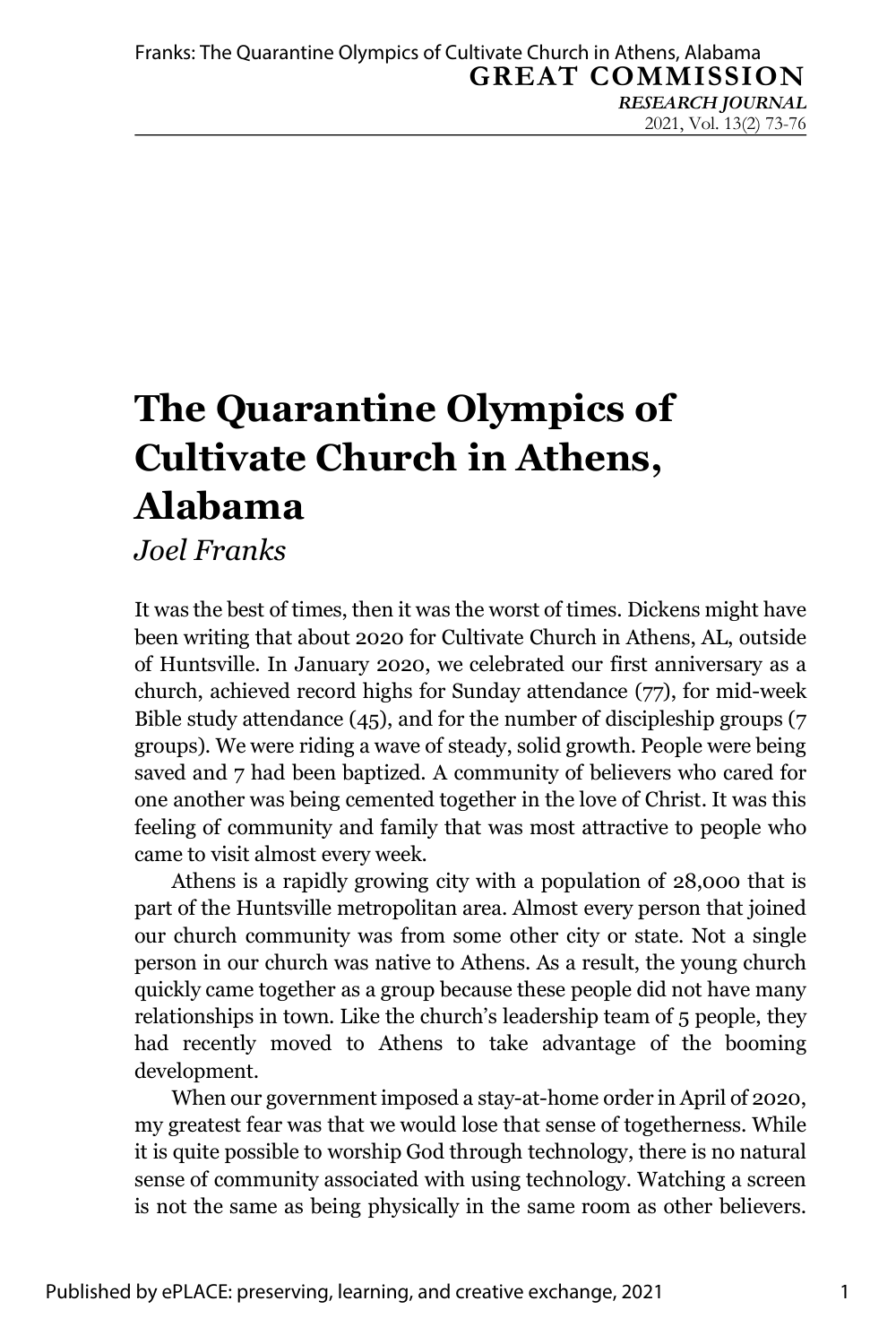There is nobody there to share a handshake or a warm hug after a rough week at work. There is no sanctuary from the trials that people deal with on a regular basis. In our church family, most everybody continued to work. So, the pressure of the daily grind was still there, but the release of that pressure that comes from fellowship with the family of God was gone.

As our leadership team met together, our focus was clear: How do we keep everybody engaged with each other while at the same time reaching out into the community to share the gospel? Obviously, we were going to have to think creatively. So, we bounced ideas off each other. Most of them were crazy and unfeasible. However, whenever many ideas are generated, there always seems to be one that grows into something useful.

My wife, Melanie, suggested a game show of some sort. I had never organized a game show. I don't watch game shows. I don't even like game shows! But as we brainstormed about the possibilities, we determined to give it a try.I knew that all successful church planters are willing to try new activities, activities that are different from what they have done in the past. Just because a church planter does not like an activity, it doesn't mean that it will be ineffective. Different is not a curse word. Different is not bad. Different may be difficult, but different is not bad when it has the potential to contribute to a church's God-ordained goals. It is true that church leaders might fail when they try something different, but why should that be a hindrance? Many times, we fail when we are doing the same old things we have done before, yet that doesn't stop us from doing the same old things! The Cultivate Church motto could have become "Never be afraid to try something different."

We decided to experiment with a gameshow to be broadcast on Facebook Live about two weeks after the lockdown started. The first event was a success, so for the two months that our community was under lockdown, we used Facebook Live to interact with the folks in our city as we played "Pictionary", "Family Feud", "Heads Up", and "Quarantine Survival Item Scavenger Hunt." We did our best to make it a Friday night must-see event. At our Sunday morning online services, we promoted this activity as the first-ever "Cultivate Quarantine Olympic Games." We created invitations to the games with a logo and a brief description. We encouraged the people of our church to share this invitation on their social media pages.

When that first Friday came, we wore "Quarantine Olympics" t-shirts and built a makeshift set in our home. I have found that you need hosts who are capable of being funny without trying too hard. My associate church planter and I are able to feed off each other's comments and improvise well. He plays the classic slapstick comedian to my straight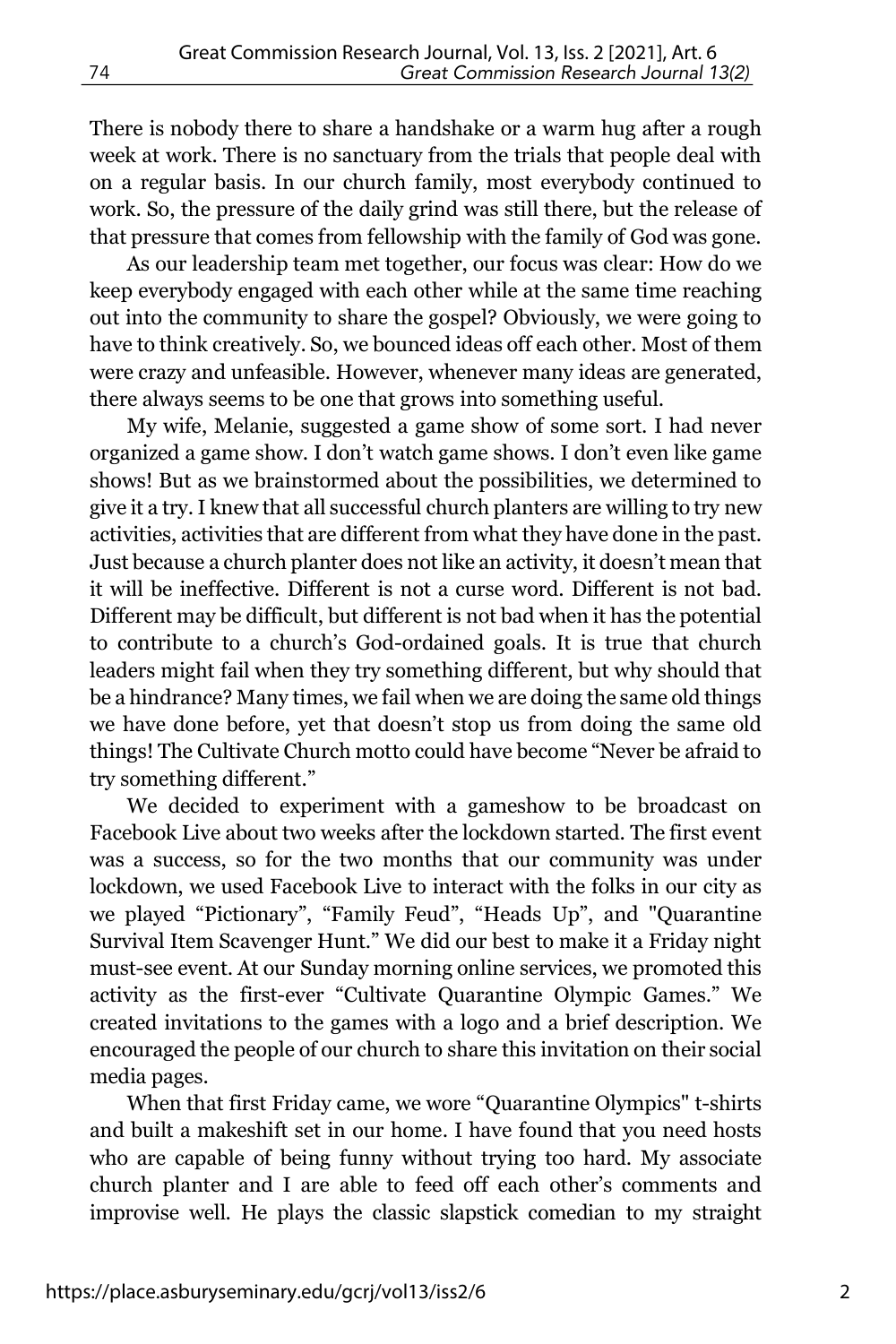character. We had a ball making the few members of our live audience (i.e., our families) laugh, knowing that the online viewers were enjoying it as well.

In order to achieve the goal of making contact with new families in Athens who weren't already familiar with our church, we created an invitation for an online scavenger hunt announcing a Quarantine Survival Package would be given as a prize to the winning household. We purchased a huge basket and filled it with all sorts of goodies for dad, mom, and the children. We included candies, snacks, books, and gift cards. We even added a few rolls of toilet paper when it was hard to come by! We promised that the winning family would receive contactless delivery to their home.

That Friday, we played a classic scavenger hunt. We would call out an ordinary household item that everyone would need to make it through an extended period at home. Each family had to find the item that was announced and text us a picture of themselves with that item. The first photo received earned a point. It was readily apparent that our families were having a blast as their pictures rolled in. Moreover, everybody got to see each other having fun as we shared the photos on Facebook Live. Most importantly, three new families that we had never met joined in on the fun, even sending us their photos to share with the others.

Before that first night was over, we had contacted several people that we did not know. Some of them joined us for online worship services the following Sunday. One family that first contacted us online during the lockdown now regularly attends our church. Fruit is still showing up from those "Quarantine Olympics" as I talked to a man just a few days ago that is watching our online services and plans to attend in person as soon as their new baby is able. He was one that I personally invited for a little fun on Friday nights during the stay-at-home-order.

As the restrictions lessened in our area, we began to do more in-person family events again, such as oil changes for single moms done by the men in the church with a brunch for these moms and their kids organized by the women in the church. But there is still a place for these online family fun times. When winter weather plagued the south in early 2021, many in our area were frightened to go out on the roads. So, we decided to run the gameshow again. Although we live in a culture that is saturated with media, this is something different from the norm. It is personalized. Even the small children that have notoriously short attention spans seem to stay engaged when they see a familiar face on the screen.

These online gameshows give our people something to invite their friends and family members to enjoy, many of whom do not attend church. We have another one planned in a few weeks. Cultivate was chosen as the name of the church with the idea of "Cultivating relationships with people